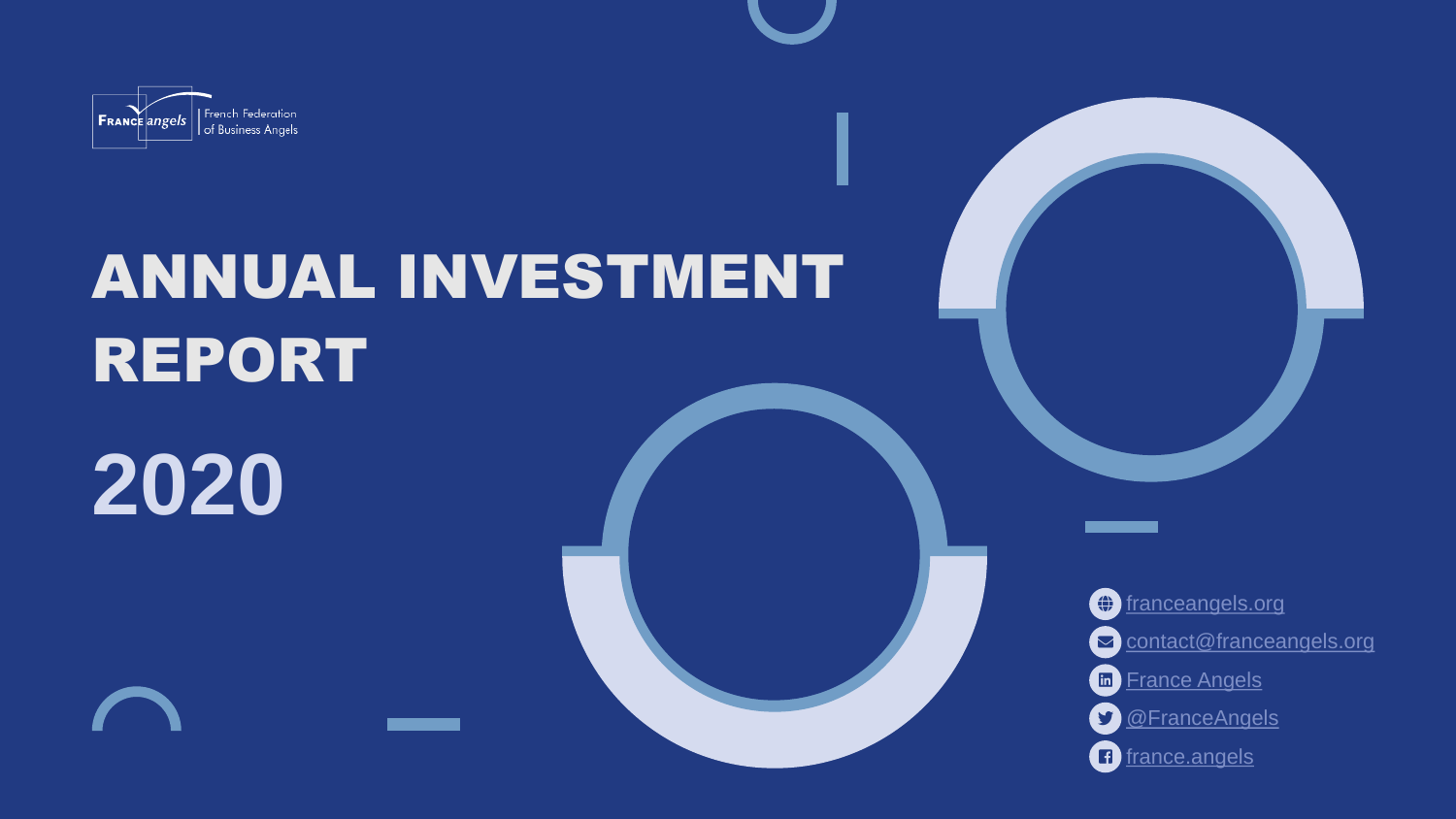



### **12,500 +**

Business Angels federated in a network or as individual member

Invested by Business Angels members of the French **Federation** 

#### **4,300 +** Companies financed and support by our Business Angels



FRANCE ANGELS SINCE 2001

### **€686M**

### **21,000 +**

<u> 1989 - Andrea Maria Barat a Ca</u>

Jobs created or maintained thanks to their investments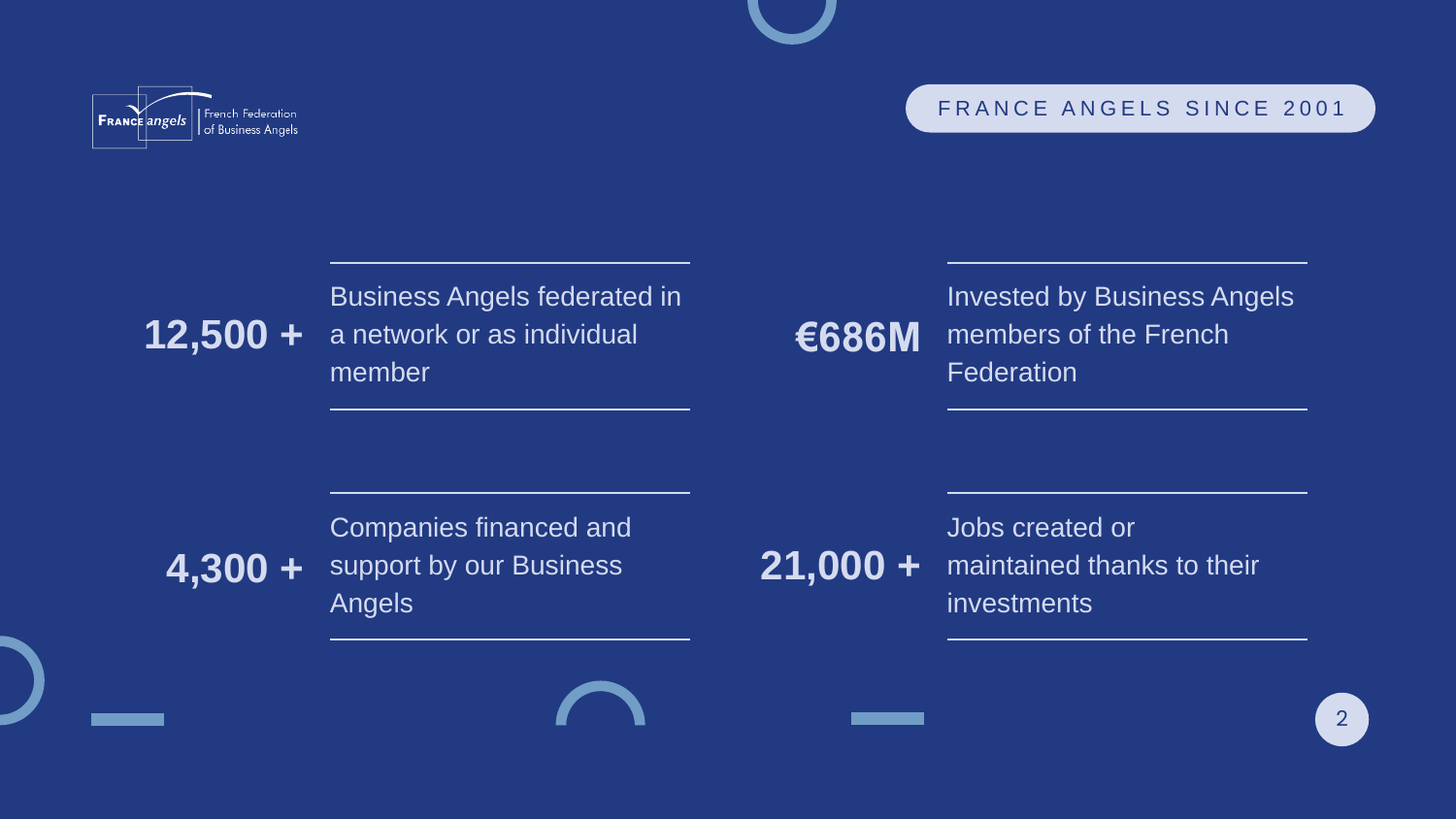

| <b>Amounts Invested</b>            |  |  |  |
|------------------------------------|--|--|--|
| 1 <sup>st</sup> Round              |  |  |  |
| €22.3M $(€31M)$ ▼ -28%             |  |  |  |
| Refinancing                        |  |  |  |
| €13.6M $(€11.9M)$ $\triangle$ +14% |  |  |  |
|                                    |  |  |  |
| % Refinancing                      |  |  |  |
| $38\%$ (28%)                       |  |  |  |





The figures in brackets indicate the values in 2019

![](_page_2_Picture_3.jpeg)

#### KEY FIGURES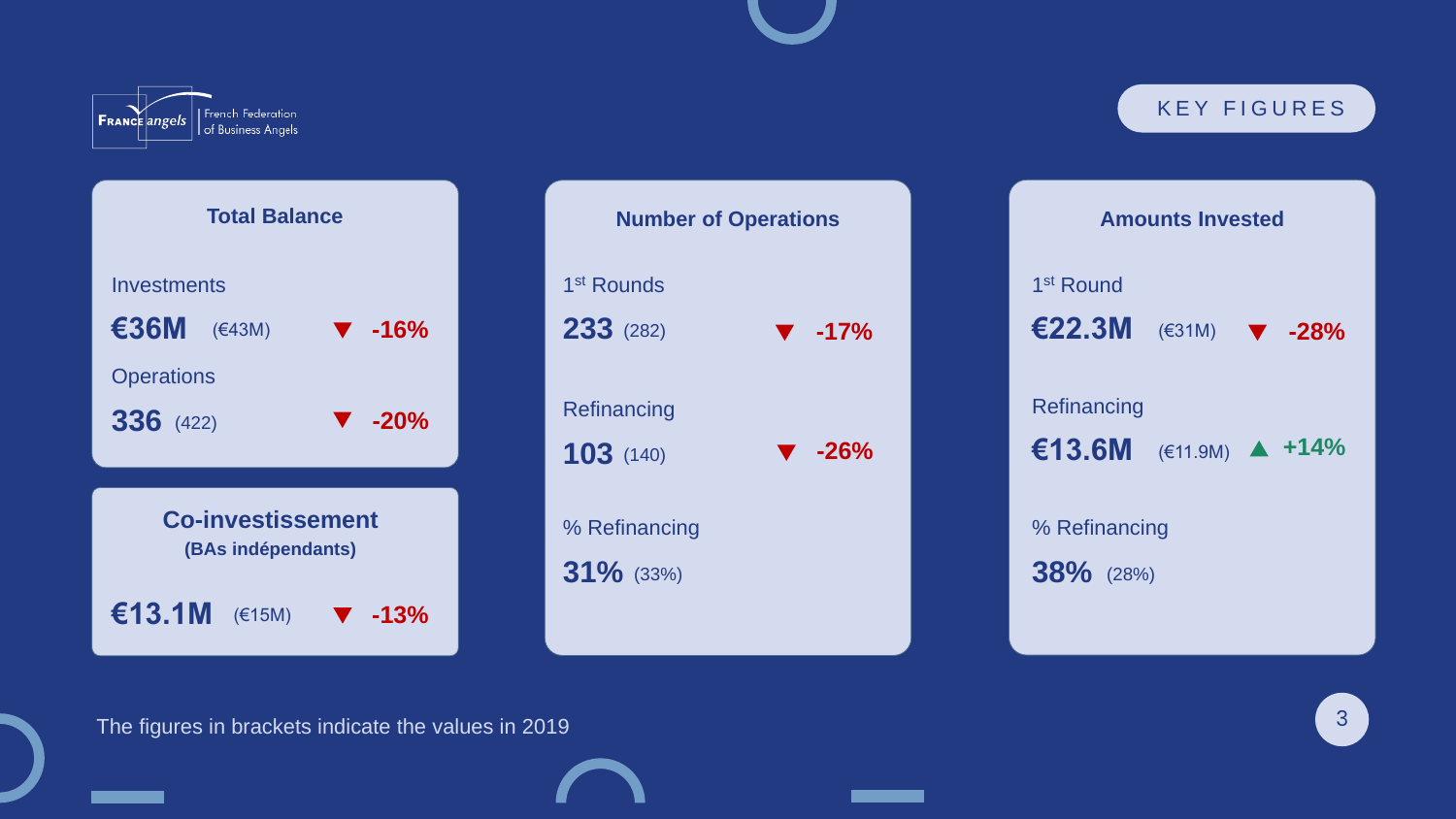![](_page_3_Figure_0.jpeg)

![](_page_3_Figure_1.jpeg)

**Independent Business Angels** Refinancing

## EVOLUTION OF INVESTMENTS

![](_page_3_Picture_5.jpeg)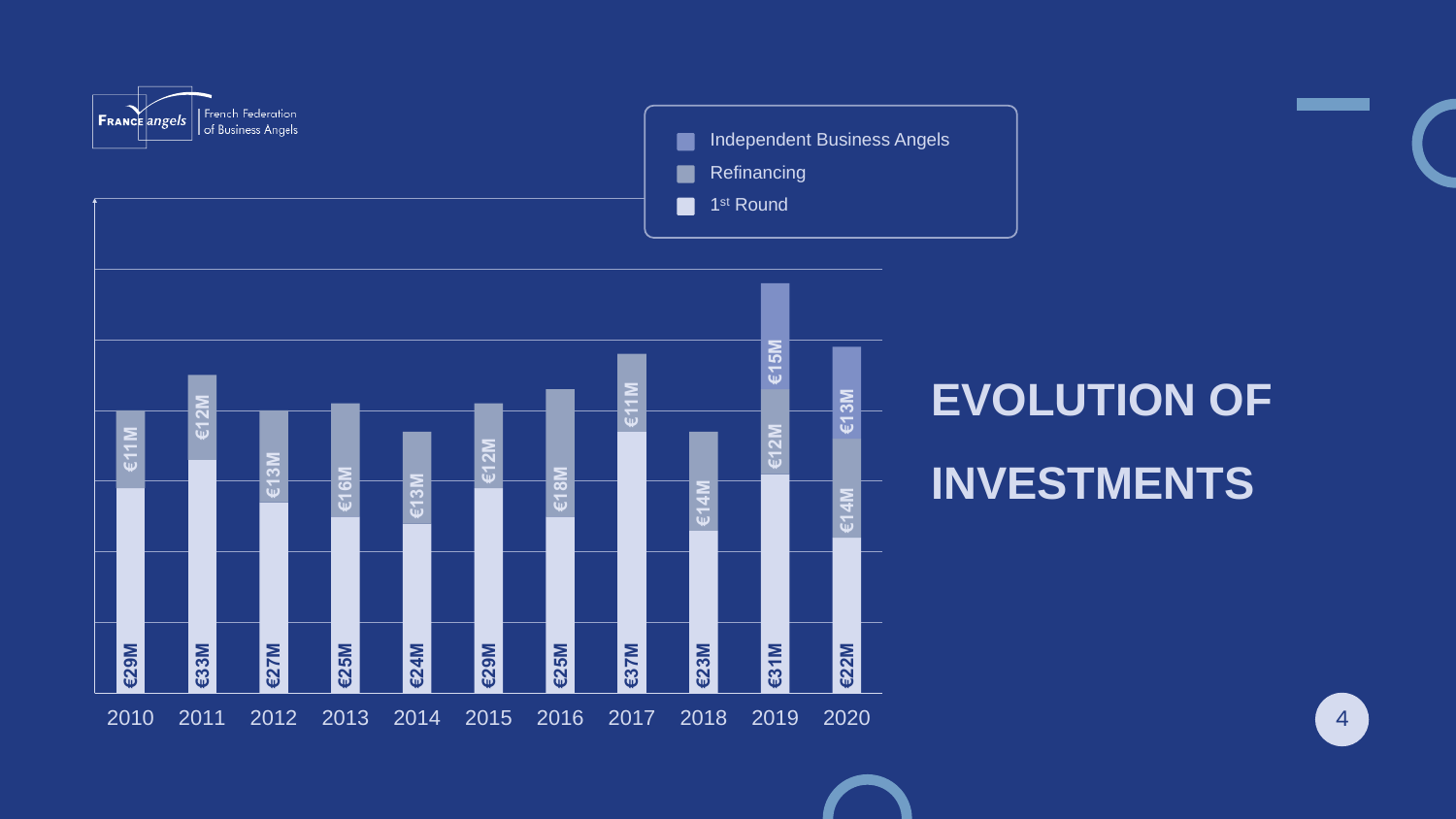Consumer Goods & **Distribution** 

![](_page_4_Picture_9.jpeg)

![](_page_4_Picture_5.jpeg)

Digital \*

![](_page_4_Picture_7.jpeg)

![](_page_4_Picture_0.jpeg)

![](_page_4_Picture_1.jpeg)

![](_page_4_Picture_2.jpeg)

*\* E-commerce, E-service, IT services, Multimedia, Telecoms, Mobiles, Software, Internet tools, Electronics*

#### MAIN INVESTMENT SECTORS (AMOUNTS)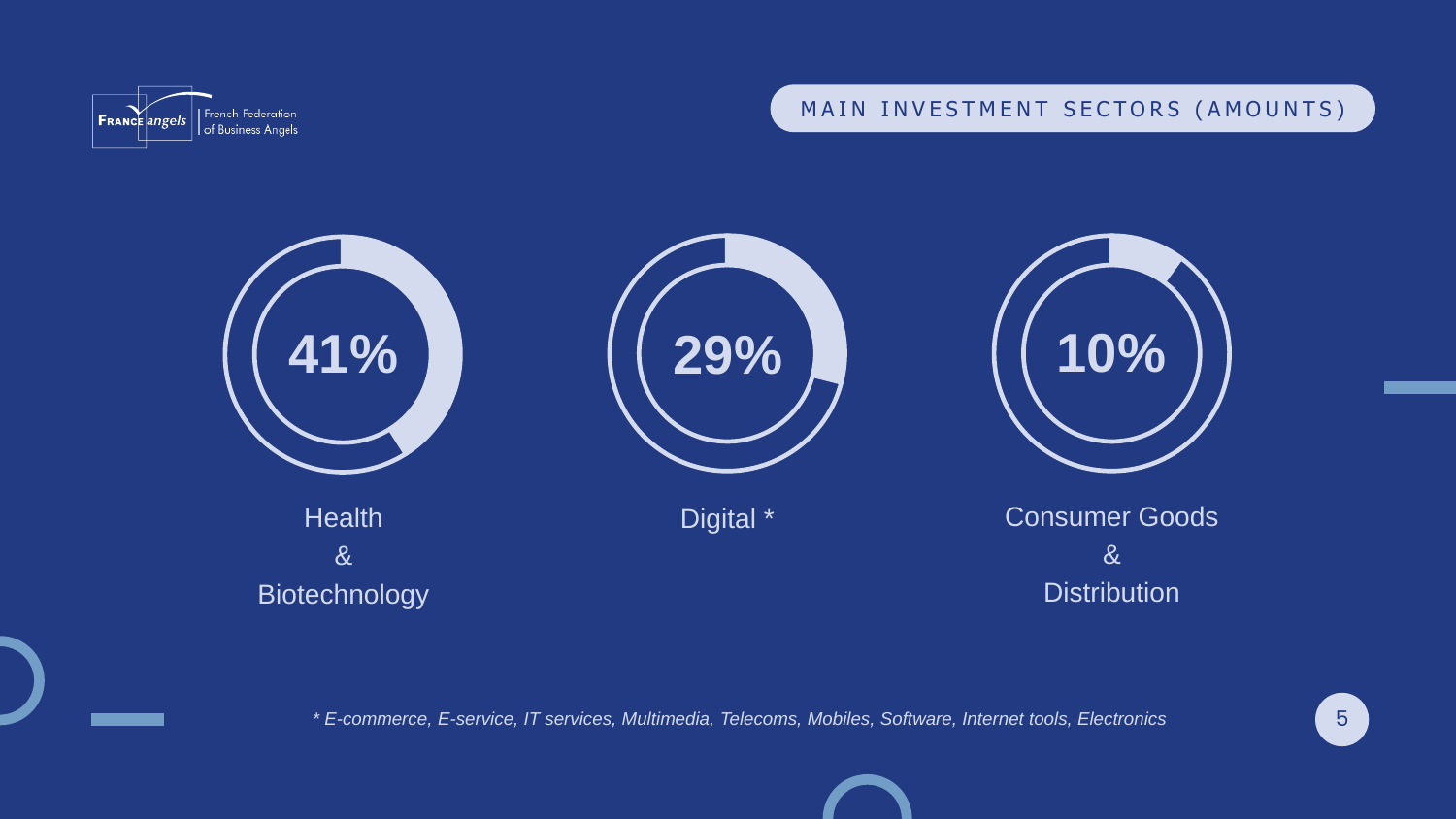![](_page_5_Picture_0.jpeg)

#### **COMPANIES FINANCED (Amounts)**

#### **INVESTORS (Amounts)**

![](_page_5_Figure_5.jpeg)

![](_page_5_Figure_2.jpeg)

#### GEOGRAPHICAL BREAKDOWN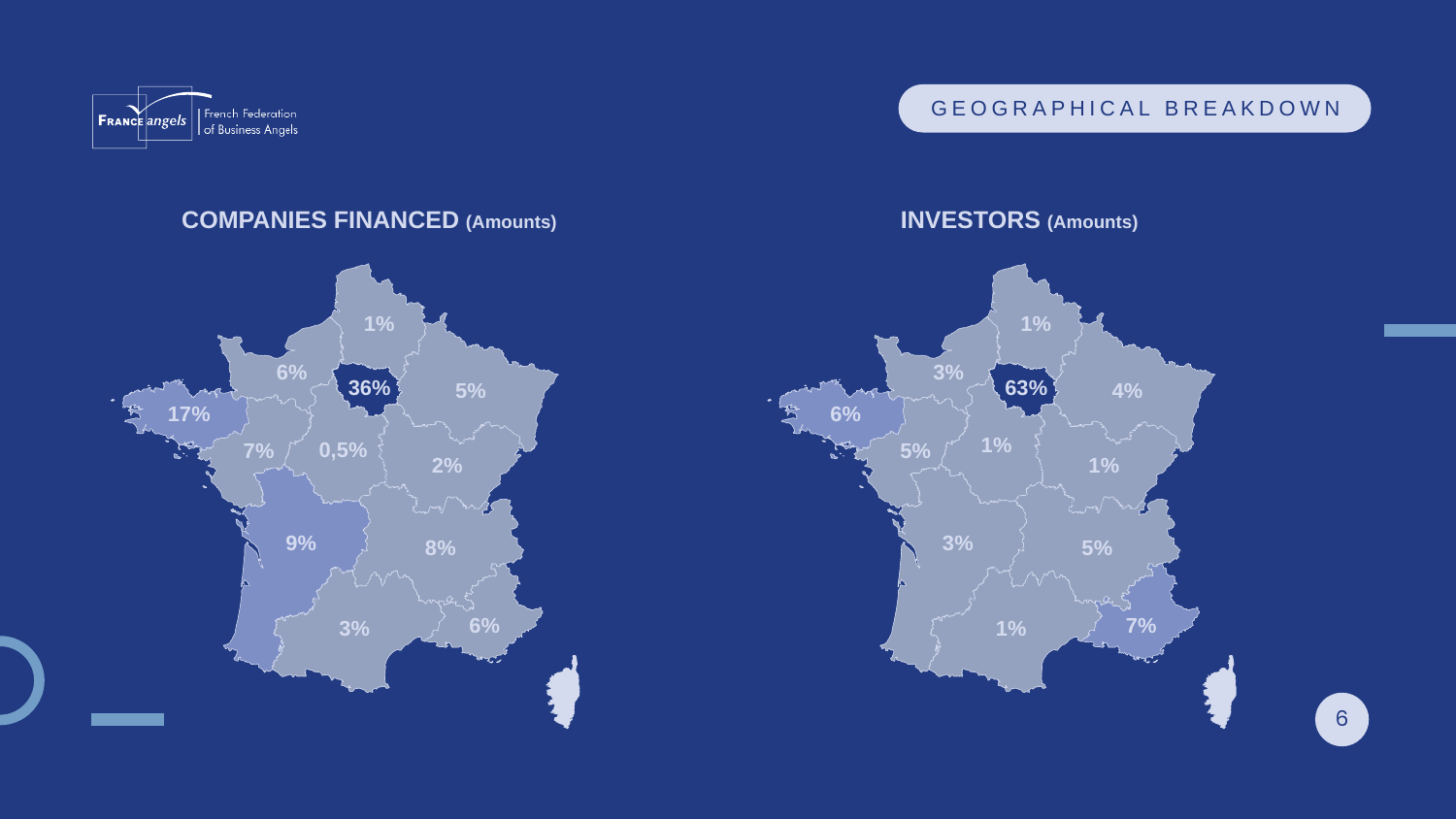![](_page_6_Picture_0.jpeg)

![](_page_6_Figure_1.jpeg)

![](_page_6_Picture_2.jpeg)

COMPANIES FINANCED BY REGION

![](_page_6_Picture_5.jpeg)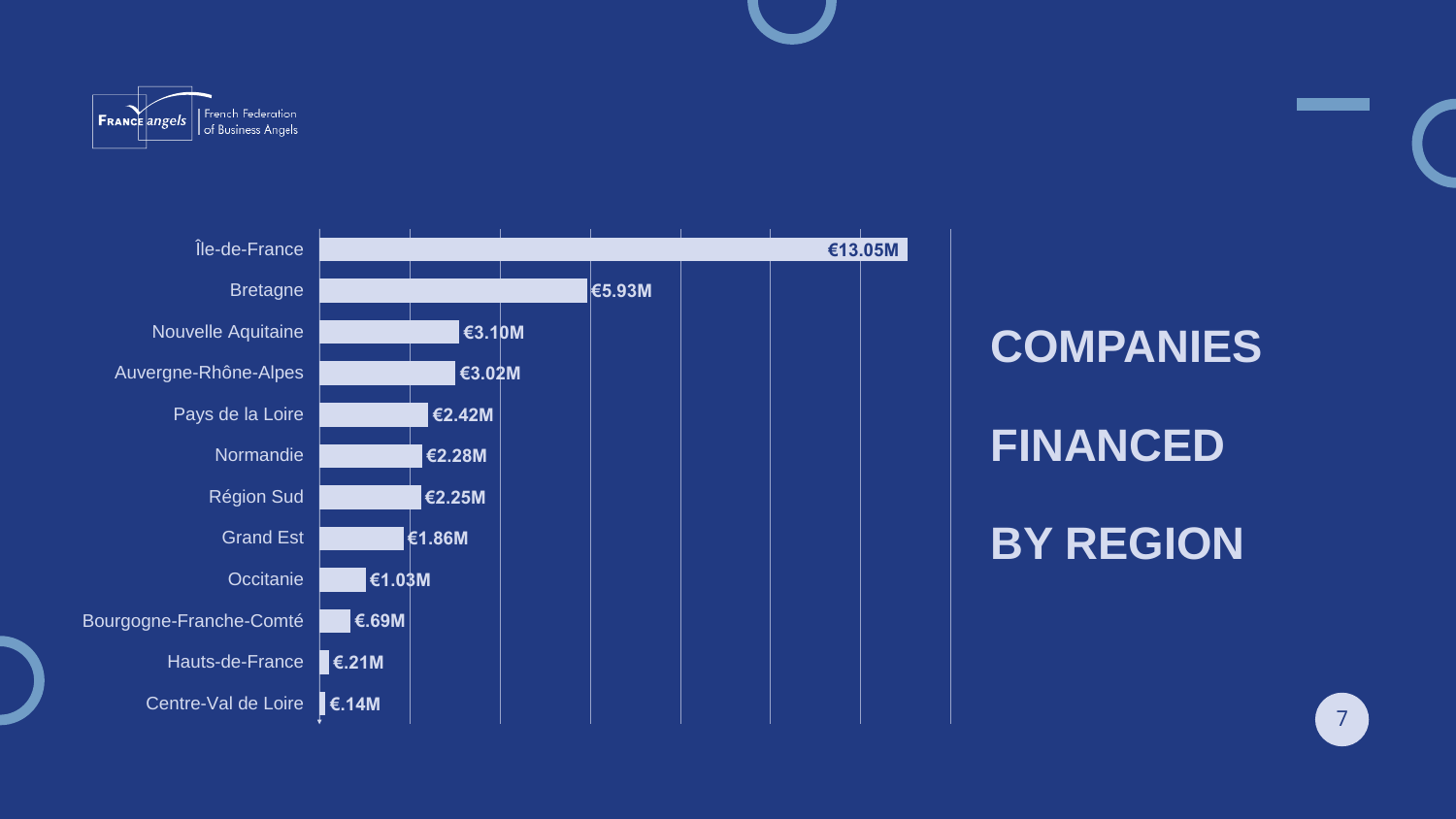8

![](_page_7_Picture_13.jpeg)

Independent **24%** Business Angels **14%**

![](_page_7_Picture_7.jpeg)

#### CO-INVESTORS IN THE 1<sup>ST</sup> ROUNDS (AMOUNTS)

Business Angels of France Angels **32%**

![](_page_7_Picture_11.jpeg)

![](_page_7_Picture_0.jpeg)

![](_page_7_Figure_1.jpeg)

Seed Funds **4%** Crowdfunding **2%**

Private Funds **9%**

Banks (include Bpifrance) **8%**

Regional Funds **4%**

![](_page_7_Figure_9.jpeg)